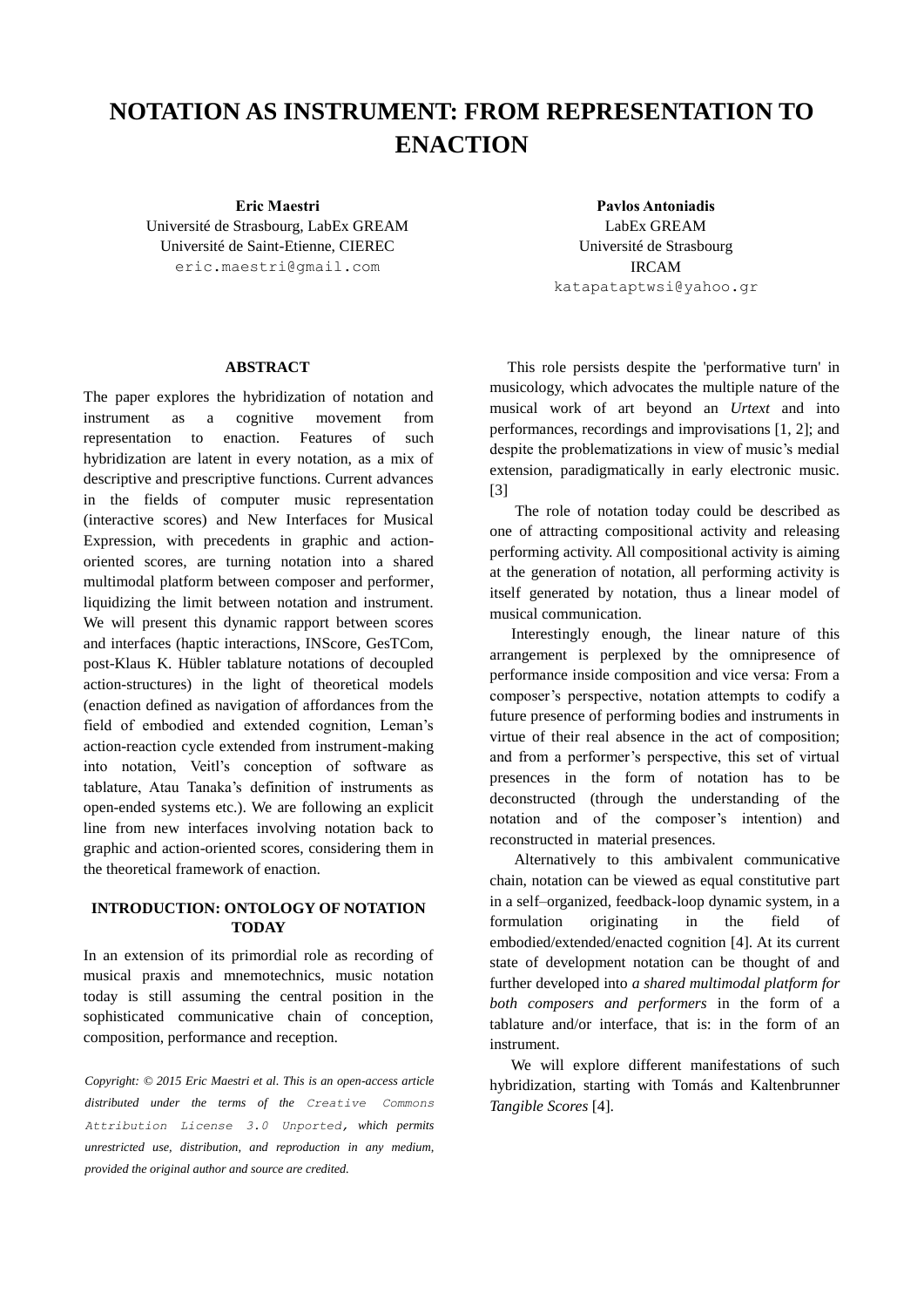# **TANGIBLE SCORES AND GESTCOM AS COMPOSER AND PERFORMER PERSPECTIVES RESPECTIVELY**

## **Tomás-Kaltenbrunner Tangible score:** *inherent score* **and multi-morphophoric sound elements**

The question of an inherent-in-the-instrument score frames in new terms the problem of interaction design and affordance exploration of instruments and notations alike $^1$ .

The problem of a differentiation between scores and interfaces is largely debated in the NIME community. A NIME designer develops a notation system that is inherent to the instrument. The designer thus cancels the difference between music composer and instrument maker: *the score is the instrument*. The definition is compatible with Atau Tanaka's definition of instruments as *open-ended systems*, whose architecture includes a structural-compositional layer, next to the input and output systems, mapping algorithms and sound synthesis systems.[5]

The example provided by *Tangible Score* highlights very well this particular evolution. He claims that different layers, namely the instrument and the score, accompany the interaction between the composer and the performer. However, the evolution of electronic instruments implies a radical change in this perspective: the construction of the instrument is not only an instrument-maker realization, but it becomes an act of composing.

*Inherent scores* are in this sense an expansion of what an instrument normally is: these instruments expand and reinforce their affordances, turning into objects acting in the sense of musical composition. The instrument implies gestures and sounds, exploding in a multiplicity of instrumental morphophoric elements. Duchez defines morphophoric: "The notion herein referred to as morphophoric - or form-bearing element, has always and unfailingly guided musical action, that is to say strategies of production (inspiration, invention, representation, execution) and reception (listening, memorization). But this essential guidance is first of all only a more or less conscious, empirical practice based on immediate perception. Its efficiency, therefore, though direct and reliable, is limited, and it corresponds to what are generally called "primitive", orally-transmitted musics" [6].

-

### **Graphic scores as proto-inherent scores**

Tomás and Kaltenbrunner traces back the development of the notion of inherent scores in the 1960s and in particular in graphic scores.

The NIME designer programs the affordances. In this sense the instrument tends to be part of the composition, exactly as a graphic score was in the 50s or 60s. These scores are interfaces of interaction with the instruments: The sound result is open, but conducted by the graphic constructions prescribed by the score. *Inherent scores* are similar to *graphic scores*, despite the fact that the first are are sound producing and performable while the latter are only representational. As remembered by Tomás and Kaltenbrunner :

[...] performing became the creative exploration in freedom of the musical affordances, musical reactions or acoustic relations to the physical space performed, without the need of any kind of musical notation.

In this sense, inherent scores are evolutions of graphic scores, conceived as musical interfaces. Composers design the instrument, after Lachenman's motto: "*Konponieren heißt: ein Instrument bauen*".

The *tangible score* is the result of a compositional process that enacts gestures and strategies:

We define a tangible score as the physical layer that is incorporated into the configuration of a digital instrument with the intention of conducting the tactile gestures and movements.

Thus, the tangible score influences and orients the process of enactment of the instrument: it affords tactile gestures and movements. In this sense this instrument embodies gestural scores.

However Tomás and Kaltenbrunner focuses mainly on the physical interaction, avoiding the problem of the acoustic one. For him *tangible score*,

as a traditional score, it encodes a musical intention and delegates the decoding part to other agents.

That is partially true: a traditional score implies sounds that a gestural one does not. The score of a violin sonata is an encoding of the intention via the gestures, that leaves the decoding to another agent. However we must remark that we can't program differently the sound of a violin. In this sense the *tangible score* is not exactly traditional, but rather an exciting new extension of traditional possibilities. Each instrument has compositional constraints, but, until now, instruments are the result of historical and intersubjective evolution based on fundamental morphophoric elements – like pitches -; the *tangible score*, as mosts of NIMEs, is design on open morphophoric elements, that can be chosen by the composer or the performer, inventing in that manner different possible arrangements of *the score*.

<sup>&</sup>lt;sup>1</sup> A demo of Tangible Score is available at :

<http://vimeo.com/80558397>.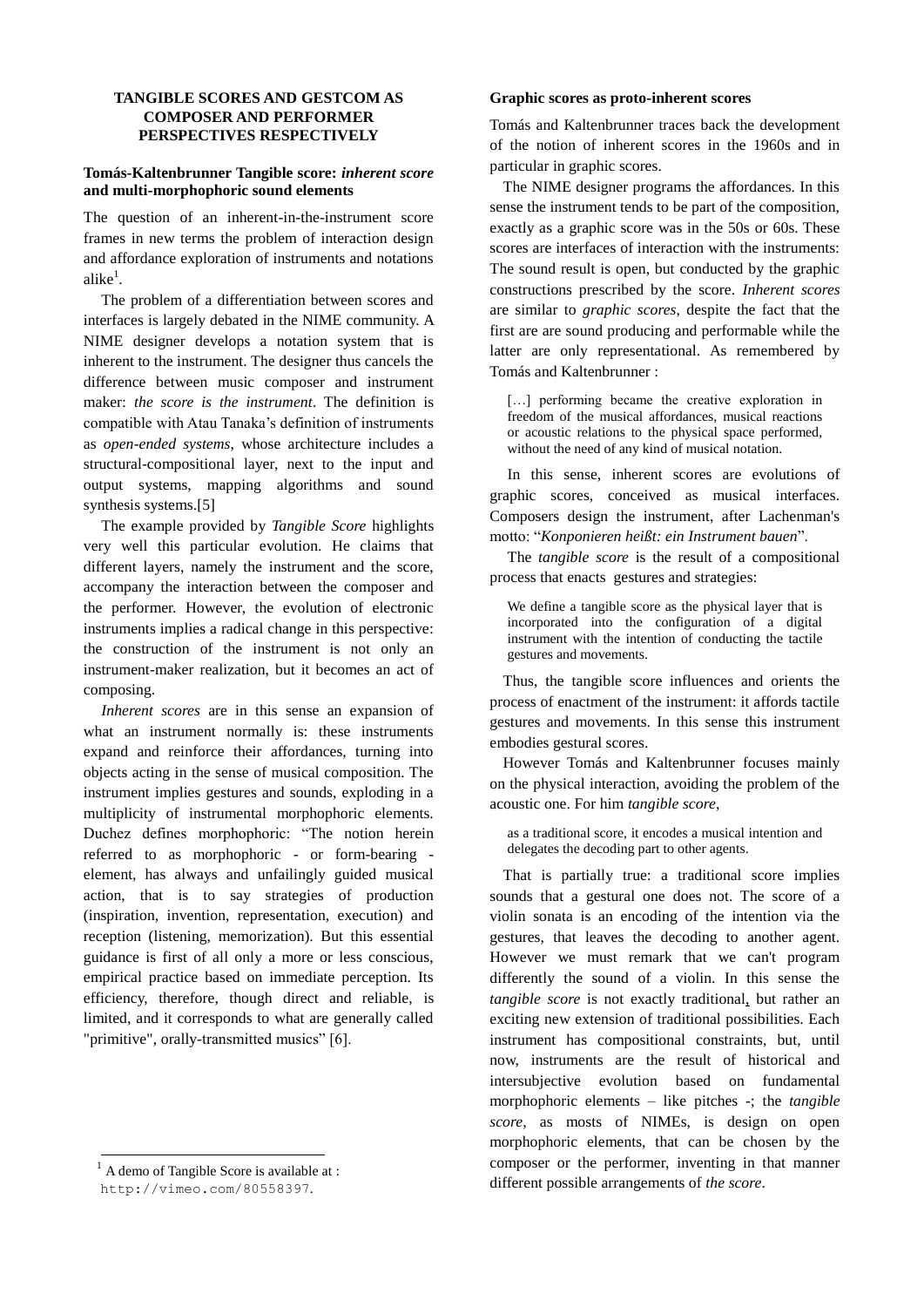# **GesTCom (Gesture Cutting through Textual Complexity)**

A different example of a shared multimodal platform which amalgamates instrument, gesture and notation is the GesTCom. Its novelty lies in that it highlights the enactive potential of traditional musical scores from a performer- specific (rather than composer-specific) perspective.

It was developed in the course of a musical research residency 2013-2014 at the Ircam, as a prototype system based on the *a.* performative paradigm of embodied navigation of a complex score *b.* on the INScore platform and *c.* on the Gesture Follower [7]. The concept of corporeal (or embodied) navigation attempts to offer an embodied and medial performer-specific alternative to the classical  $UTI<sup>2</sup>$  paradigm. Instead of a strictly linear arrangement of its formants understanding notation, then employing purposefully technique and then allowing, in the end, for expressive interpretation-, it proposes the conceptualization of learning and performance as embodied navigation in a non-linear notational space of affordances: The performer "moves" inside the score in several dimensions and manipulates in real-time the elements of notation as if they were physical objects, with the very same gestures that s/he actually performs. This manipulation forms indispensable part of the cognitive processes involved in learning and performing and transforms the notation. This transformation can be represented as a multilayered tablature, as in Figure 1.

b. INScore [8] is an open source platform for the design of interactive, augmented, live music scores.

INScore extends the traditional music score to arbitrary heterogeneous graphic objects: symbolic music scores but also images, texts, signals and videos. A simple formalism is used to describe relations between the graphic and time space and to represent the time relations of any score components in the graphic space on a *master/slave* basis.

It includes a performance representation system based on signals (audio or gestural signals).

It provides interaction features provided at score component level by the way of *watchable* events. These events are typical UI events (like mouse clicks, mouse move, mouse enter, etc.) extended in the time domain.

These interaction features open the door to original uses and designs, transforming a score as a user interface or allowing a score self-modification based on temporal events.

INScore is a message driven system that is based on the Open Sound Control [OSC] protocol. This messageoriented design is turned to remote control and to real-

1

time interaction using any OSC capable application or device (typically Max/MSP, Pure Data, but also programming languages like Python, CSound, Super Collider, etc.)

A textual version of the OSC messages that describe a score constitutes the INScore storage format. This textual version has been extended as a scripting language with the inclusion of variables, extended OSC addresses to control external applications, and support for embedded JavaScript sections.

All these features make INScore particularly suitable to design music scores that need to go beyond traditional music notation and to be dynamically computed.

c. The Gesture Follower was developed by the ISMM Team at Ircam [9, 10]. Through the refinement of several prototypes in different contexts (music pedagogy, music and dance performances), a general approach for gesture analysis and gesture-to-sound mapping was developed.

The "gesture parameters" are assumed to be multidimensional and multimodal temporal profiles obtained from movement or sound capture systems. The analysis is based on machine learning techniques, comparing the incoming dataflow with stored templates. The creation of the templates occurs in a so-called learning phase, while the comparison of a varied gesture with the original template is characterized as *following*.

The *GesTCom,* equally rooted on embodied navigation, INScore and Gesture Follower, takes the form of a sensor-based environment for the production and interactive control of personalized multimodal tablatures out of an original score. As in the case of Embodied navigation (Figure 1), the tablature consists of embodied representations of the original (Figure 2). The novel part is, that those representations derive from recordings of an actual performance and can be interactively controlled by the player. The interaction schema takes the following feedback loop form (Figure 3).

More specifically, the input performative gesture produces four types of recorded datasets (gestural signals, audio, MIDI and video), which are subsequently used for the annotation, rewriting and multimodal augmentation of the original score. Those output notations are embodied and extended: They are produced through performative actions, they represent multimodal data, they can be interactively controlled through gesture and they can dynamically generate new varied performances.

<sup>2</sup> Acronym for Understanding-Technique-Interpretation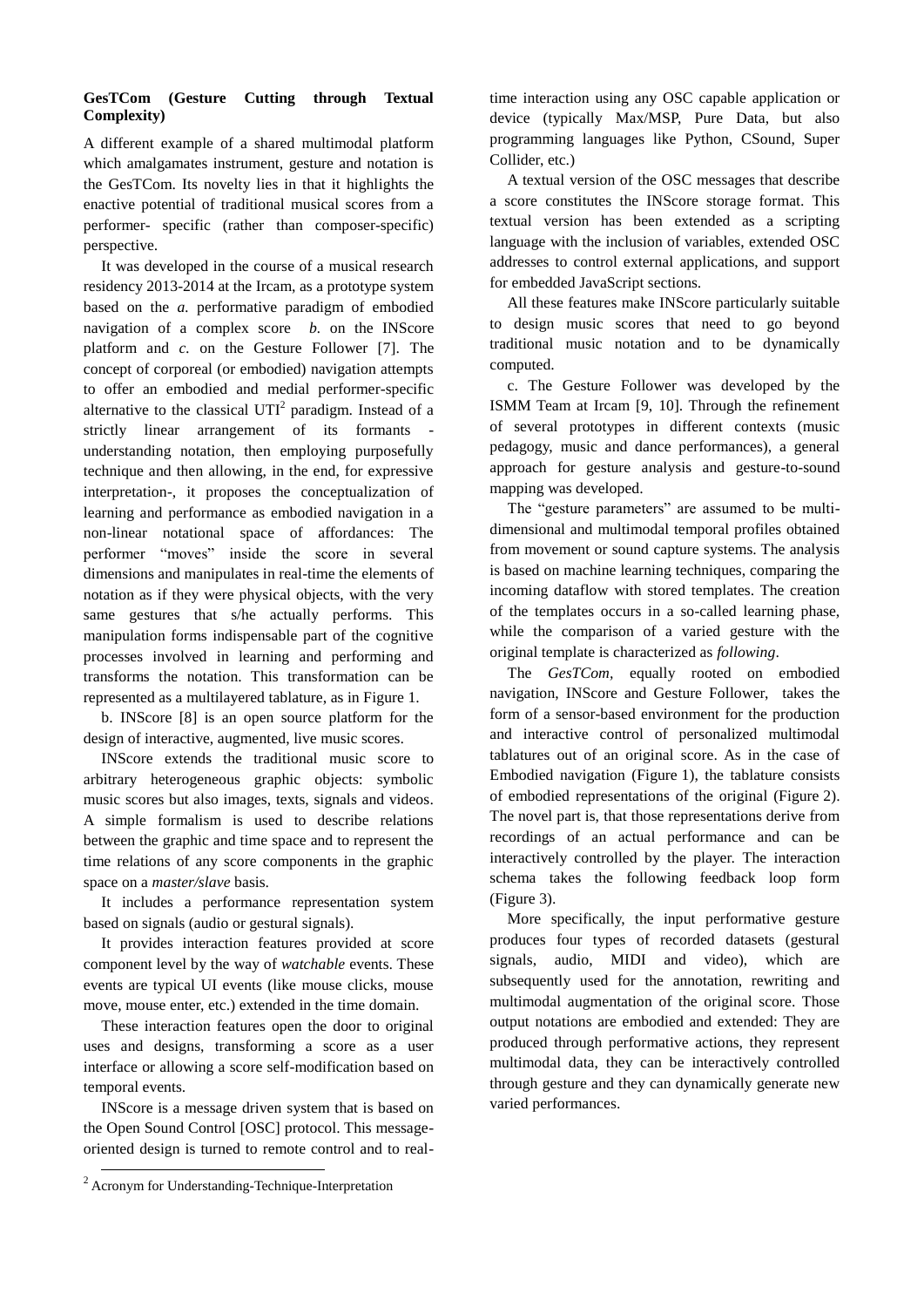

**Figure 1.** The embodiment of a Xenakian cloud / fingers-, hand-, and arm-layer in 1b, 1c, 1f respectively



**Figure 2.** INScore tablature of combined representions. They can be synchronized with video and audio and interactively controlled. The player navigates between the several representations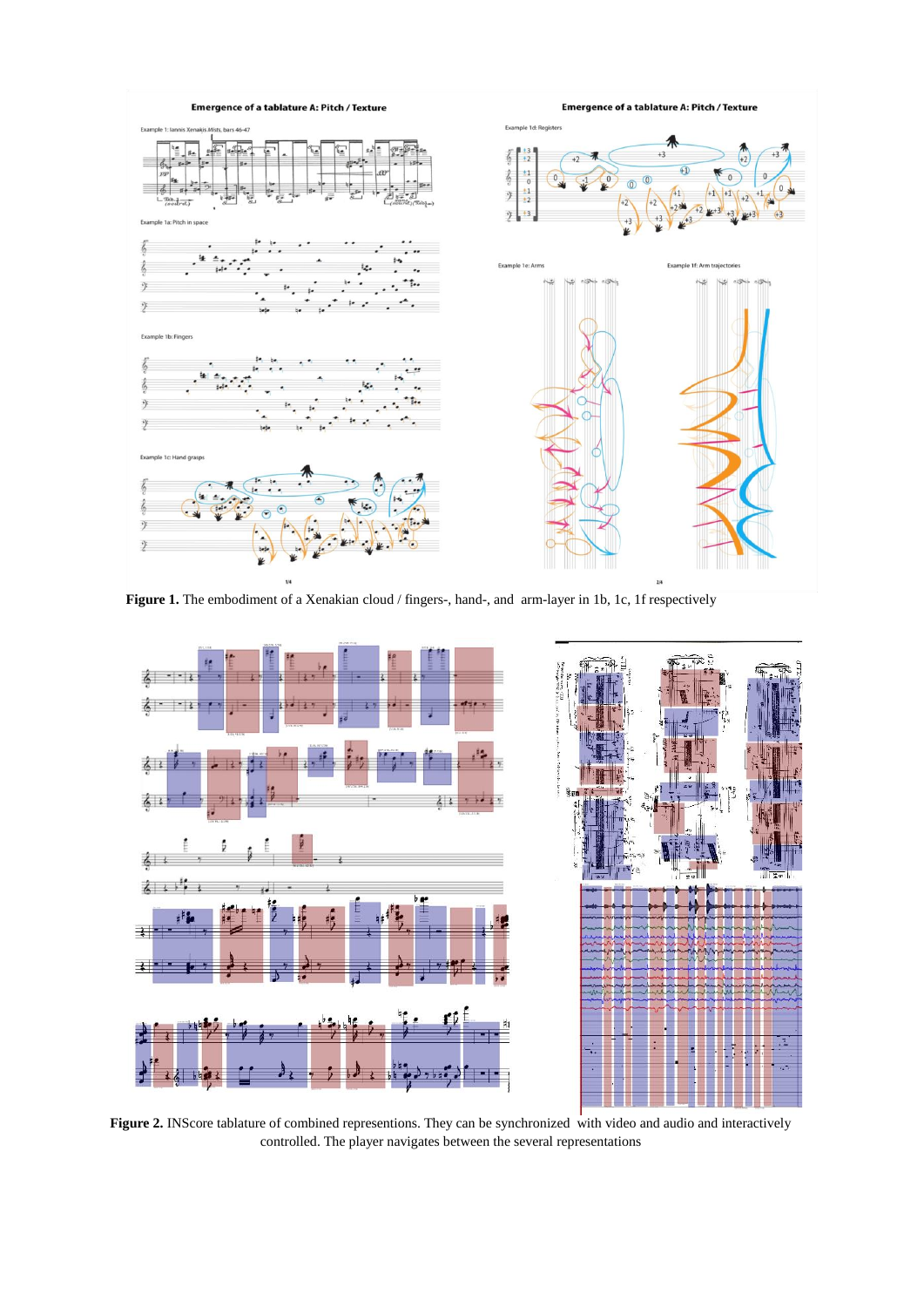They can be considered as the visualization and medial extension of the player's navigation in the scorespace, creating an interactive feedback loop between learning and performance.<sup>3</sup>



**Figure 3**. Interaction schema.

#### **ACTION-BASED SCORES**

## **Historical account**

The relationship between notation and instrument, conceived as trigger of imagined and concrete gestures, emerges in various work since the 60s. The sonic invention of contemporary music restored the problem of notation, multiplying the number of possible morphophoric elements that inform the composition.

Our aim is to indicate some different perspective in an historical order. Even if incomplete, we remember three examples that seem to us to highlight the problem.

### **Lachenmann: Pression, for solo cello (1969)**

One important composer that conceives composing as instrument making is Helmut Lachenmann. In a certain perspective the work of the German composer is inspired by phenomenology and primitivism, and more directly by the references to Schaeffer's *musique concrète*.

Lachenmann defined his music as *musique concrète instrumentale*. However, behind this intriguing definition, the composer is not making instruments, by exploring new possibilities that, still, are strongly idiomatic.

In *Pression*, a renowned piece for solo cello by Helmut Lachenmann, the composer invents new sounds and new writing for the cello. In this piece composed in 1969, the composer prescribes the cellist to play in unorthodox manners, precisely notating the gestures and the places that must be activated by the performer's gesture.The composer explores the instrument, exactly as the *tangible score* must be explored by the performer.

A milestone in subsequent developments towards the representation of independently organized, or decoupled, actions towards indeterminate sound results is offered by the work of Klaus K. Hübler, and in particular his article "Expanding String Technique" [11]. There, Hübler soughts to present a "completely" new perspective on the instrument" through "an expansion of sound and technique that has its roots in the specific resources of the instrument and its manner of performance".

## **Aaron Cassidy: Second String Quartet (2010)**

The activity of Aaron Cassidy is known for his original approach to the notation problem. Cassidy's scores invest deeply in the notion of musical gesture. Following the examples ok Hübler, Barrett and Frneyhough, Cassidy works on the instrumental decoupling: "a separation of the various activities of instrumental sound production" (Figure 4).

The work of Cassidy expands the approach that we highlighted in Lachenmann: Not only is there an exploration of instrumental affordances, but even an exploration of the performer's body affordances.

Therefore the instrument and the score are, means of representation and at the same time stimulation of the gestural content of the player's activity: Physicality is conceived in material terms.

In his *Second String Quartet* (Figure 4) Cassidy resumes the gestural parameters to a unique staff, making an evolution in relation with the former string quartet. The score has the role of being the interface for instrumental and physical enactement of the global musical body – the performer and the instrument. In this sense the score acts as a state space of gestural affordances. The relationship with sound, being open, reveals a coessential element with the *tangible score*: The graphics afford gestures on a known instrument, the string quartet, and the performer interacts with the sounds creating the acoustic output, that is not written in the score. In a similar manner the *tangible score* affords gestures creating open sounds possibilities. On the contrary Lachenmann indicates precisely the sound result.

On both our examples, the score is in the centre of the relationship between gesture and sound, being an abstract symbolic interface for physical movement, even if with different degrees of prescription.

1

<sup>3</sup> A demo of GesTCom is available at:

https://www.youtube.com/watch?v=KV9nQUhhy  $\mathbf{u}$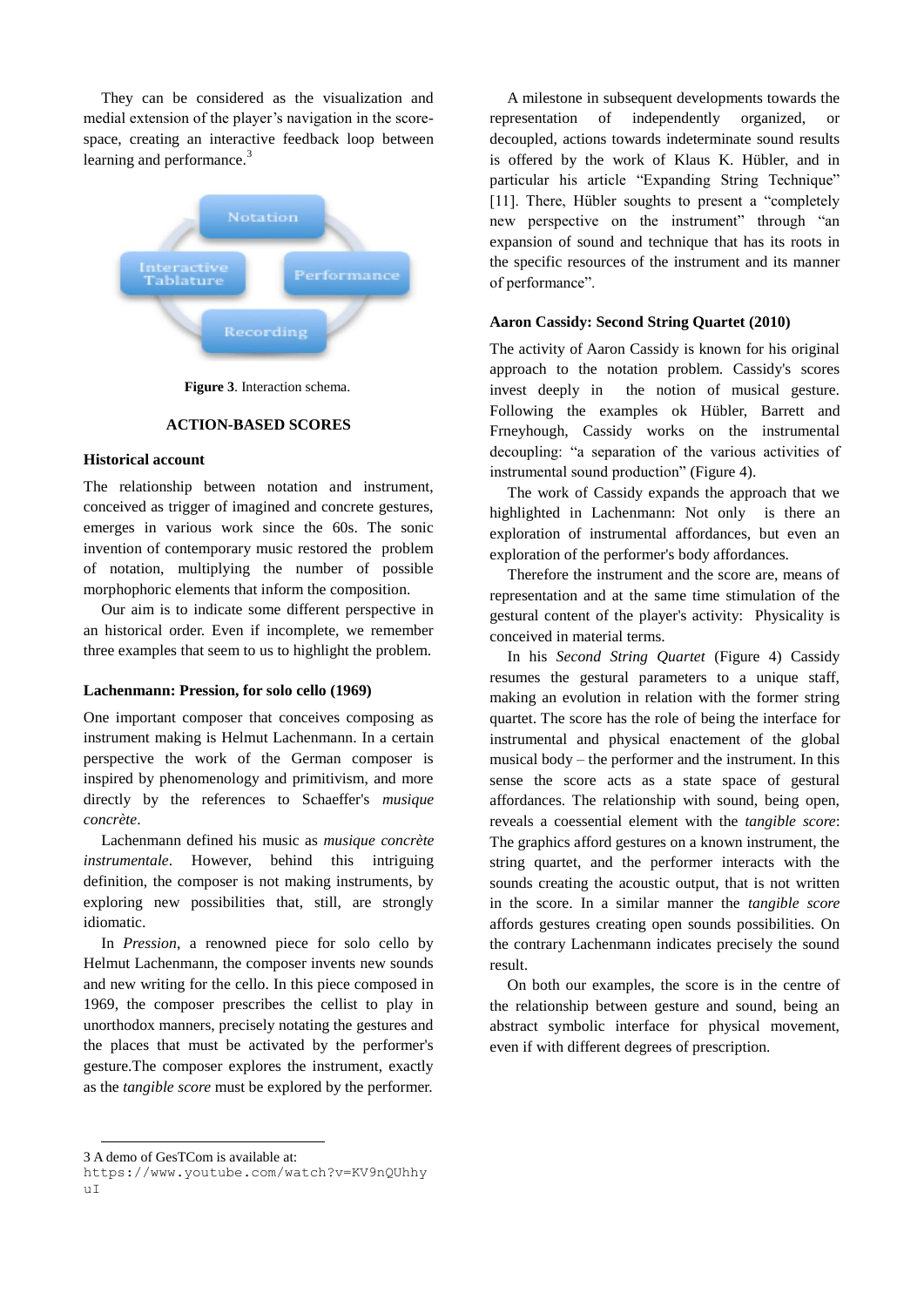

**Figure 4.** Aaron Cassidy's *Second String Quartet* page

### **THEORETICAL FRAMEWORK**

## **Efforts of projection in time**

We try to argue that scores, instruments and compositions seem to have a common essence. If scores are, or might be, abstract symbolic interfaces, and instrument concrete ones, we highlight how the recent evolution of new musical interfaces seems to make the limit fluid.

Scores and instruments not only collimate today in multimodal interfaces, but have, in our opinion, a common essence characterized by the typology of intentionality, based on the effort of projection of the maker: composition of scores or construction of instruments are forms of projection in time, based on enactive experience.

### *Making Musical instruments, making scores*

Making of musical instruments involves action and perception; it also involves the understanding of the action-relevant value of sounds, the judgment of these sounds in view of musical ideals, and shaping physical environment that produces sound: projections of movements in virtue of the absence of physical presence.

 The composer, the performer and the instrumentmaker project the sound-object in time: they must project their subjective experience in an intersubjective dimension. Projection is expectation of reality based on past experience.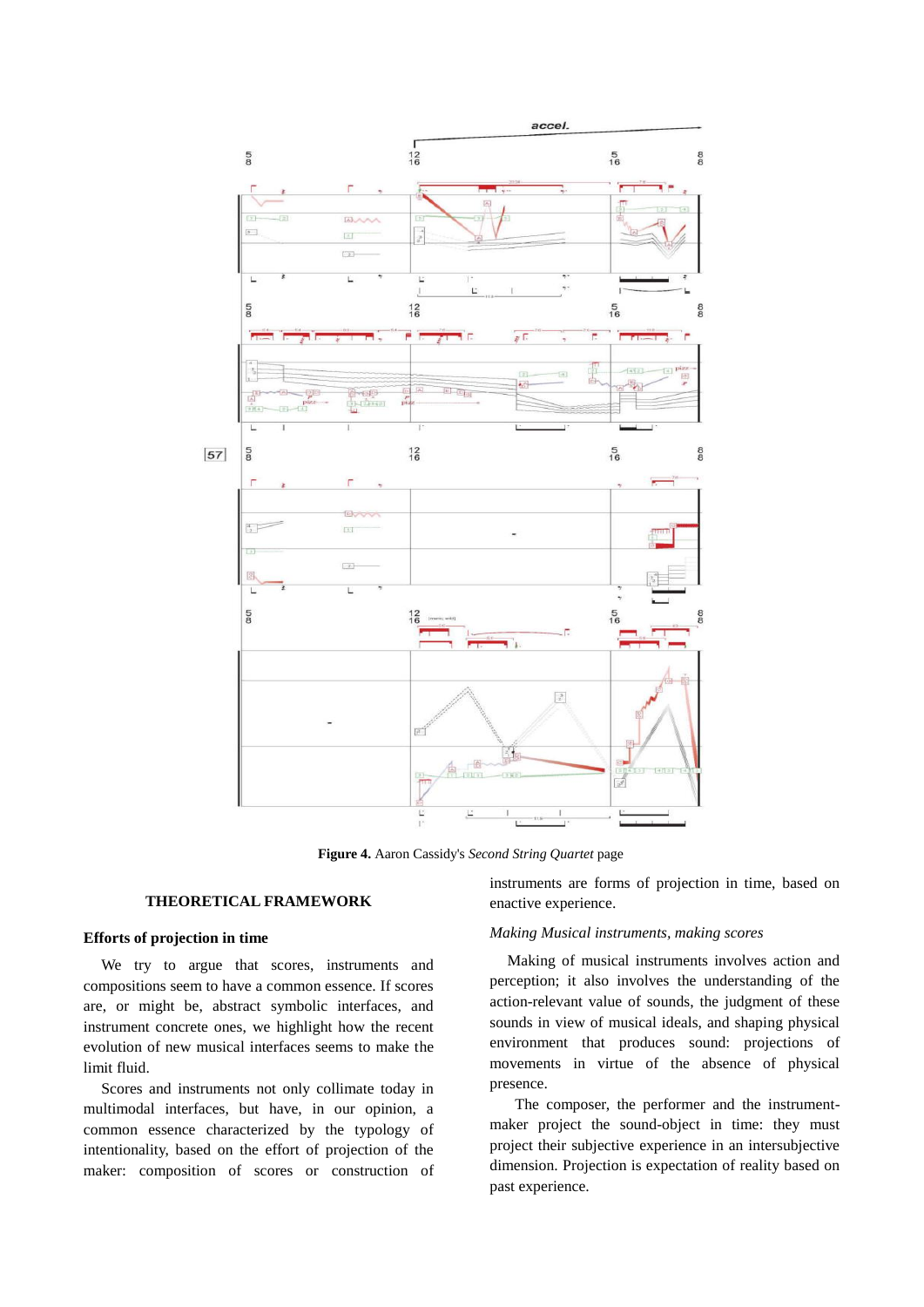The action-reaction cycle proposed by Marc Leman as a paradigm for instrument making (and more widely, for music making and perception), frames theoretically, for us, this concept [12]. If the process of instrument making described by Leman as the synergic relationship between "Play, Listen, Judge and Change" is true, then the process of composition can be equally described. In fact

While musical instrument is being built, a set of actionreaction cycles, which may occur on different time scales and perhaps in hierarchical order, transforms matter and energy into a cultural artefact for making music [Leman, 2007: 52]

There are forms of projections through writing that evolve in technology. Performers and composers are entailed in a similar form of projection, characterized by a different degree of distance from the gestural and sonic output. The projection is the conception of a process of accumulation of experience that comes to define the good shape of the instrument and of the score. Leman underlines the process as the Ratchet Effect:

[...] the actual process of instrument-making (ontogenesis) and the history of how an instrument evolves (phylogenesis) can be seen as the result of a repeated cycling of Play, Listen, Judge, Change. The action-reaction cycling is a dynamic model with the capacity to subsume a cumulative process similar to a ratchet effect [Leman, 2007: 54]

In our opinion, we can extend this model from instrument to notation, assuming that in both of them perception induces intentionality and anticipation: "the world is conceived from the viewpoint of action and prediction rather than merely based on the construction of gestalts".

Scores are the result of a ratchet effect, in the sense that they simulate the economic growing of knowledge during the last centuries, similarly to the instruments. The abstraction of the musical practice in a few number of variables allows a global control of the instruments, that arrives to a certain control of the body of the performer. This kind of prescriptive approach is similar to the machines, that are totally, or almost, controlled. In this sense the composer uses the score as an instrument, as a temporal and physical interface of abstract interaction in time and space: *scores are extensions of the body of the composer in the body of the performer via the projection of the instrument represented by the score*. That creates a singular temporal dimension based on the absence and presence of the instrument: the composer constructs absences and the performer reconstructs the projected presences.

#### **Notational system as performed system**

We would like to suggest a framework of the definition of score as instrument, drowing a line between the programming of the sound result and the design of instrument and scores. We would like to argue that if scores are instruments, then this common essence is still developed in NIMEs.

As highlighted by Tomás and Kaltenbrunner, circuits are conceived as scores and instruments, because their combination implies specific sounds. This relationship is at the basis of the conception of synthetic instruments. Also for Max Mathews, computer is an instrument [13]; at the same time the computer is not a normal instrument, but it performs data that are memorized and activated.

In the case of NIMEs, the computer is still central. The computer controls the loudspeaker, but the musical interface controls the computer. It is a particular instrument that not only can be controlled by interfaces, like keyboards controls organs, but it can be programmed in infinite manners.

The interfaces have a role similar to that of scores: they generate information in real-time, but still record and encode data: interfaces are causal for scores.

Anne Veitl [14], following Cadoz's work [15], focuses on the notion of *causality*, that is the central element of the relation between scores and instrument. The comprehension and the definition of *causality* lies at the centre of the definition of the musical instrument. Veitl's model allows a kind of generalized instrumentality: highlighting the principle of *causality* fundamental, it becomes evident that instruments and score are part of the same causal process.

## *Criteria of a performed notational system*

Considering the sound synthesis environments partitioned as score and instruments, Anne Veitl proposed to interpret softwares as notational systems.

Veitl proposed six criteria that seem to us to highlight some general properties of notational systems and instruments at the same time. These criteria stress the fact that softwares are notations, and, essentially, performable notations. A notational system is primarily :

- *a. material*: it must be somewhere, memorized on a concrete and existing object, the paper or a hard disc ;
- *b. visible*: that's why the machine language is not a notation, but softwares are visible ;
- *c. readable*: it has to be read by a machine, a human being or both;
- *d. performative*: it describes the action potential of a system. Softwares and computers are highly *performative* because